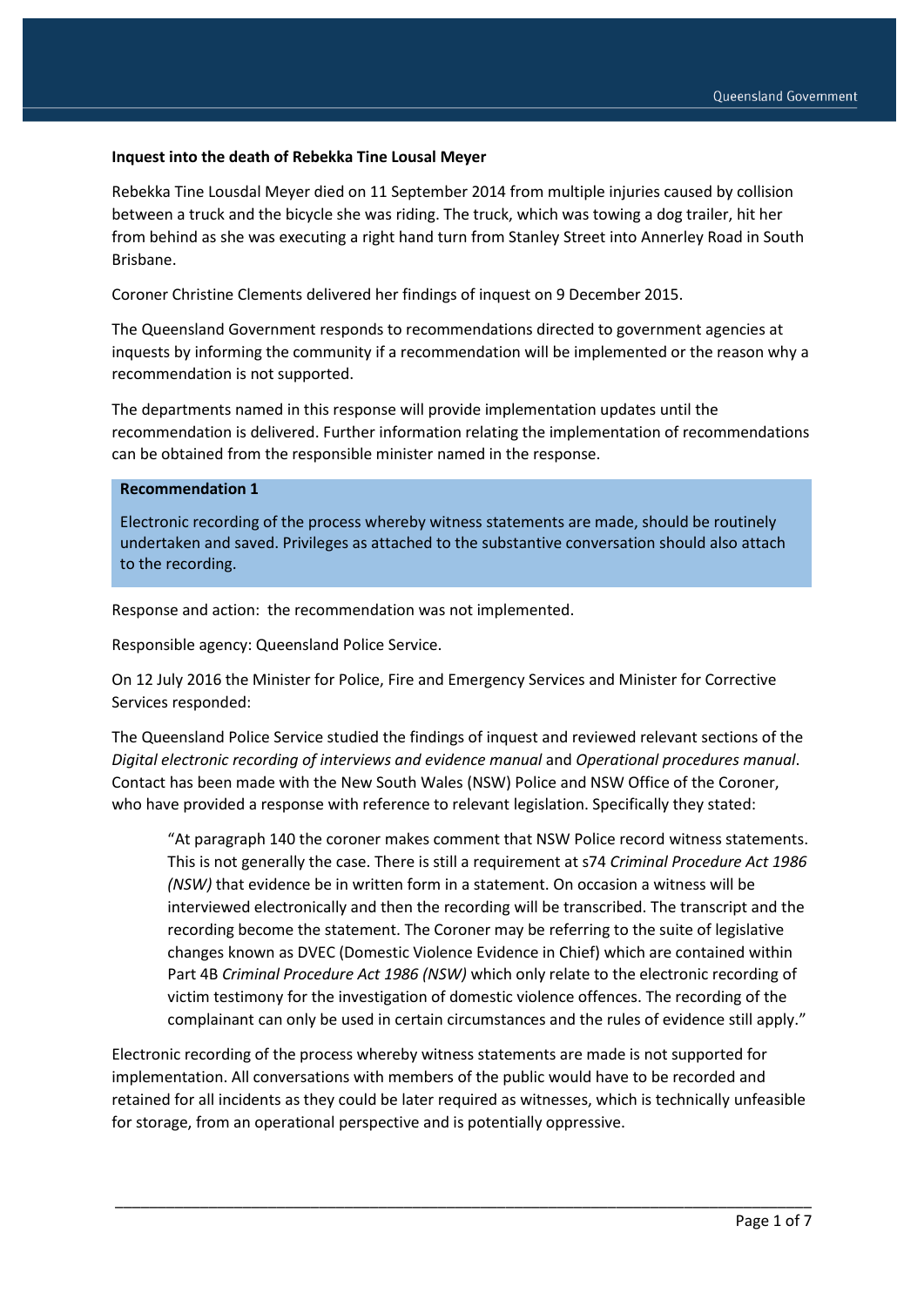Current operation of the *Justices Act 1886* and *Oaths Act 1867* do not provide for the use of recordings that would arise in the circumstances of the recommendation.

## **Recommendation 5a**

Balancing the huge potential for harm to any other small vehicle, including motorcycles and cyclists, against the inconvenience to a truck driver required to maintain visual observation of all traffic ahead of the truck driver, focuses attention on physical safety versus optimal traffic flow. Physical safety must prevail.

It is recommended the Queensland Government should amend the Transport Operations (Road User Management - Road Rules) Regulation 2009, to require motor vehicles (including heavy vehicles) who stop as the first vehicle behind a bike box, to stop in a position which enables the driver to see the entire bike box.

Response and action: the recommendation was not implemented.

Responsible agency: Department of Transport and Main Roads

The Department of Transport and Main Roads is considering the coroner's recommendation and will provide more information in mid-2016.

# **On 14 May 2017 the Minister for Main Roads, Road Safety and Ports and Minister for Energy, Biofuels and Water Supply responded:**

At this point in time the Department of Transport and Main Roads has decided against amending the Queensland Road Rules (QRR) to provide that motor vehicles who stop as the first vehicle behind a bike box (bicycle storage area) must stop in a position to enable full visibility of the bicycle storage area.

Introducing this new rule would impact on the operation of a significant number of intersections in Queensland that are controlled by traffic lights which use vehicle detectors. These detectors are activated when vehicles travel over sensors embedded within the road, triggering a change in traffic lights based on demand. To enact this change, intersections controlled by this type of traffic light would need to be modified at an impost to the owner of the road where they are located. Importantly, as the owner of many of these intersections, local councils would be required to fund the modifications at a cost that many may not be able to afford.

Amending the QRR to require this increased stopping distance behind bicycle storage areas for vehicles without modifying the existing infrastructure may inadvertently create other road safety risks. That is, a vehicle (the lead vehicle) would be required to stop further back from an intersection, which may impact their line of sight and their ability to scan intersections for other road safety risks.

Stopping a significant distance from the intersection may impact on a driver's line of sight and their ability to scan intersections for hazards and other vehicle movements. For example, the additional distance will mean that heavy vehicles will require a longer period of time to clear the intersection. Hazards that are assessed at the commencement of their take-off have the potential to change by the time the heavy vehicle actually reaches the intersection. This may result in a traffic hazard if the heavy vehicle has gathered speed and then needs to stop. Signal timings may also have to be adjusted to accommodate the increase in time it takes to clear the intersection.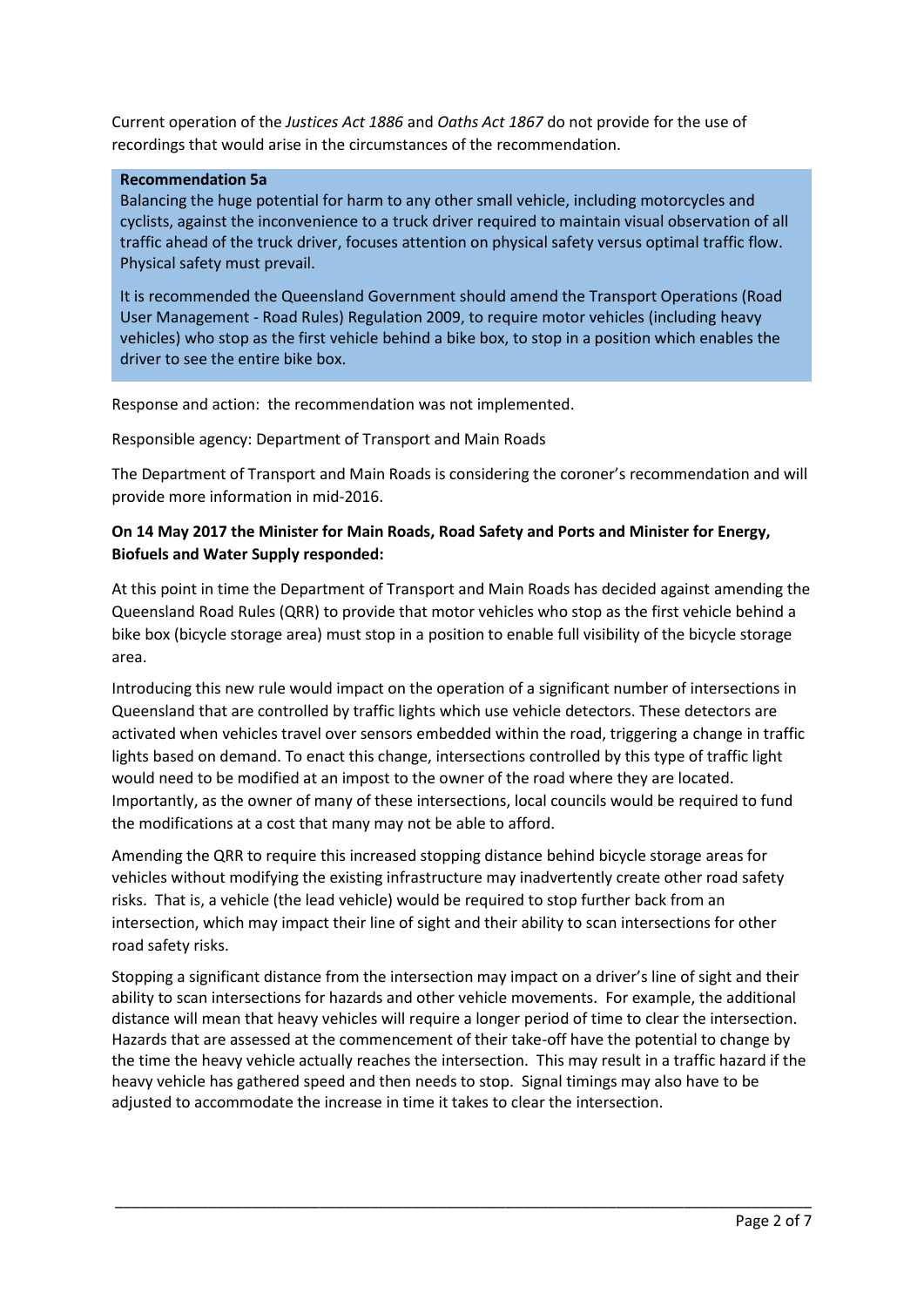Additionally, stopping a significant distance from the intersection will require the driver to anticipate the presence of a bicycle box. The presence of a bicycle box may not be apparent on a curved road or during conditions with reduced visibility. Such conditions will make it difficult for drivers to comply with the proposed rule.

Enforcement of this rule would also be difficult. For example, it would be difficult for a police officer in their vehicle or standing on the pavement to determine, or prove beyond reasonable doubt, that the driver did not have full visibility of the bicycle storage area from their position in the truck.

#### **Recommendation 5b**

Coupled with this recommendation it is essential to release a targeted and frequent education program aimed to alert motorists, and other road users of the risk of placing themselves immediately in front of a heavy vehicle with impeded forward vision.

Response and action: the recommendation is implemented.

Responsible agency: Department of Transport and Main Roads.

The Department of Transport and Main Roads is considering the coroner's recommendation and will provide more information in mid-2016.

# **On 14 May 2017 the Minister for Main Roads, Road Safety and Ports and Minister for Energy, Biofuels and Water Supply responded:**

The Department of Transport and Main Roads will continue to promote and educate road users on the importance of sharing the road with all road users, including heavy vehicles. This will be achieved through social media, print media and the Queensland Government website.

Additionally, sharing the road with heavy vehicles could also be included as part of the next Road Rules Communication Action Plan, which uses a range of mediums to communicate important road rules information to the public.

# **On 26 February 2018 the Minister for Transport and Main Roads responded:**

There has been no further advancement at the national Strategic Vehicle Safety and Environment Group or SVSEG (an inter-jurisdictional group which includes peak heavy vehicle industry representatives and deals with vehicles standards and safety policy and amendments to Australian Design Rules for motor vehicles) on blind spot monitoring for heavy vehicles.

The Department of Transport and Main Roads is establishing a working group to consider initiatives dealing with safety of vulnerable road users when interacting with heavy vehicles. The initiatives to be considered include:

- equipment necessary to deal with blind spot issues
- public awareness / engagement activities aimed at influencing road users to choose 'more safe' behaviours.

The department will continue to seek opportunities to address the safety issues surrounding heavy vehicles without blind spot technologies and regularly posts messages on the Join the Drive to Save Lives social media accounts to educate all road users about sharing the road safely, including cyclists and heavy vehicles. Since October 2015 there have been 48 posts on these topics.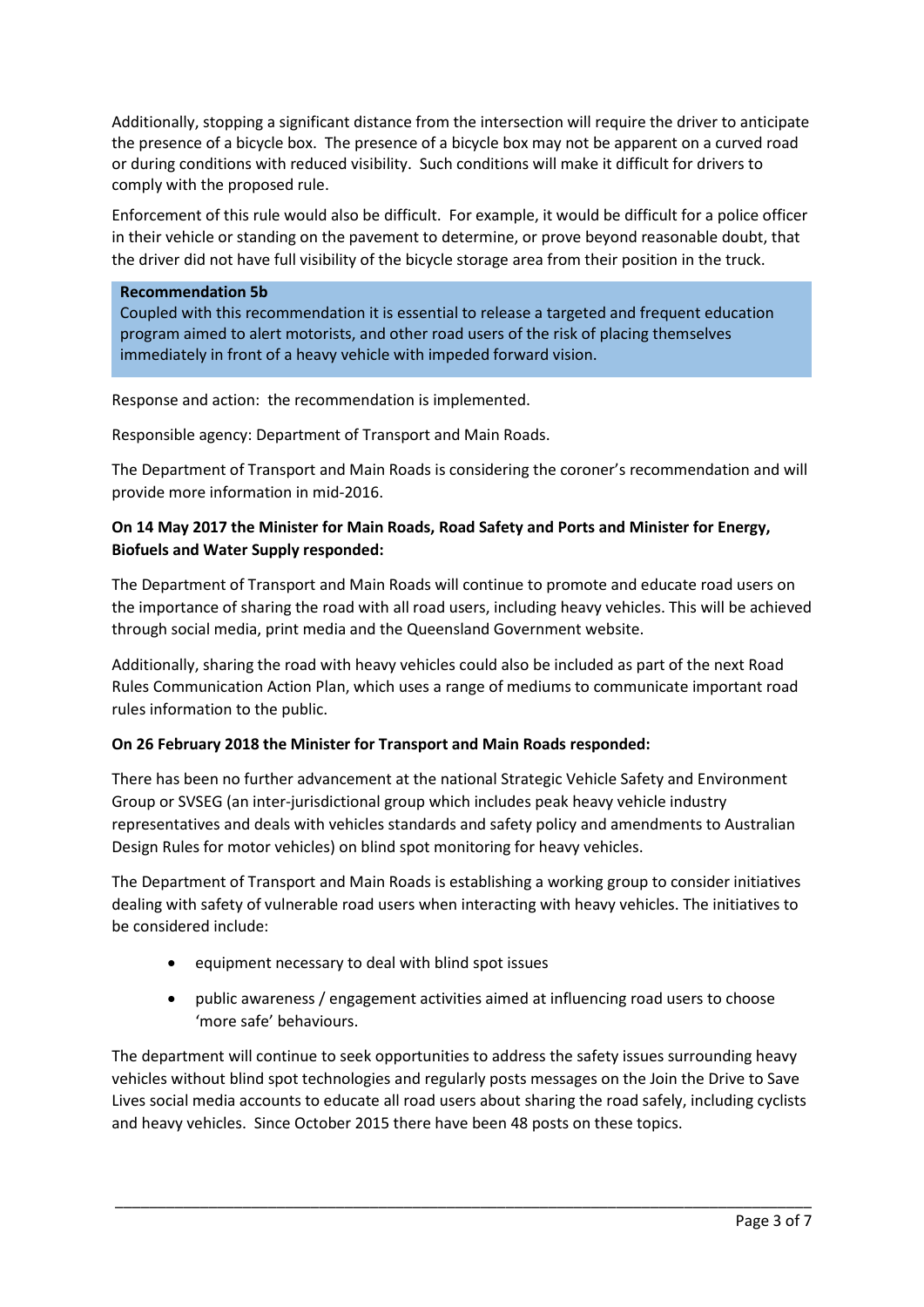The [most popular post,](https://www.facebook.com/JoinTheDrive/videos/1198961040145345/) from October 2016, achieved 17,094 video views and 142 shares. This message will be repeated monthly on the Join the drive Facebook page, which has more than 130,000 followers.

In addition, there i[s safe cycling quiz and myth-busting content](https://jointhedrive.qld.gov.au/bicycle-riders/stay-wider-of-the-rider) on the Join the drive website.

The government's Join the drive website hosts [Share the road](https://jointhedrive.qld.gov.au/all-drivers/share-the-road) content which includes the following videos:

- One good deed content for heavy vehicles, motorists and cyclists about blind spots, wide turning circles and allowing sufficient space
- Share the road content for heavy vehicles and cyclists
- Thanks truckies content for sharing the road with heavy vehicles
- Thanks cyclists content for sharing the road message for motorists and cyclists.

The Department of Transport and Main Roads will continue to promote and educate road users on the importance of sharing the road with all road users through social media, print media and the Queensland Government website.

#### **Recommendation 5c**

Consideration could also be given to making such action by a driver/rider, an offence.

Response and action: the recommendation was not implemented.

Responsible agency: Department of Transport and Main Roads

The Department of Transport and Main Roads is considering the coroner's recommendation and will provide more information in mid-2016.

## **On 14 May 2017 the Minister for Main Roads, Road Safety and Ports and Minister for Energy, Biofuels and Water Supply responded:**

As the Department of Transport and Main Roads does not support recommendation 5a to amend the Queensland road rules to require drivers who are first to stop behind a bicycle storage area to stop in a position which enables the driver to see the entire bicycle storage area, the department does not support making such an action an offence.

## **Recommendation 7a**

Conventional shaped heavy vehicles should be prohibited unless they are fitted with appropriate technologies to warn the driver of any obstacles or other road users within the forward blind spot of the truck.

## **Recommendation 7b**

Publically disseminated information for car drivers, motorcyclists and cyclists should aim to educate them about the extent of the blind spot in front of conventional shaped heavy vehicles. Eye level signage at the back of vehicles (similar to Keep Clear of Turning Vehicle) could assist in alerting other road users to the danger of positioning themselves directly in front of conventional shaped heavy vehicles.

\_\_\_\_\_\_\_\_\_\_\_\_\_\_\_\_\_\_\_\_\_\_\_\_\_\_\_\_\_\_\_\_\_\_\_\_\_\_\_\_\_\_\_\_\_\_\_\_\_\_\_\_\_\_\_\_\_\_\_\_\_\_\_\_\_\_\_\_\_\_\_\_\_\_\_\_\_\_\_\_\_\_

Response and action: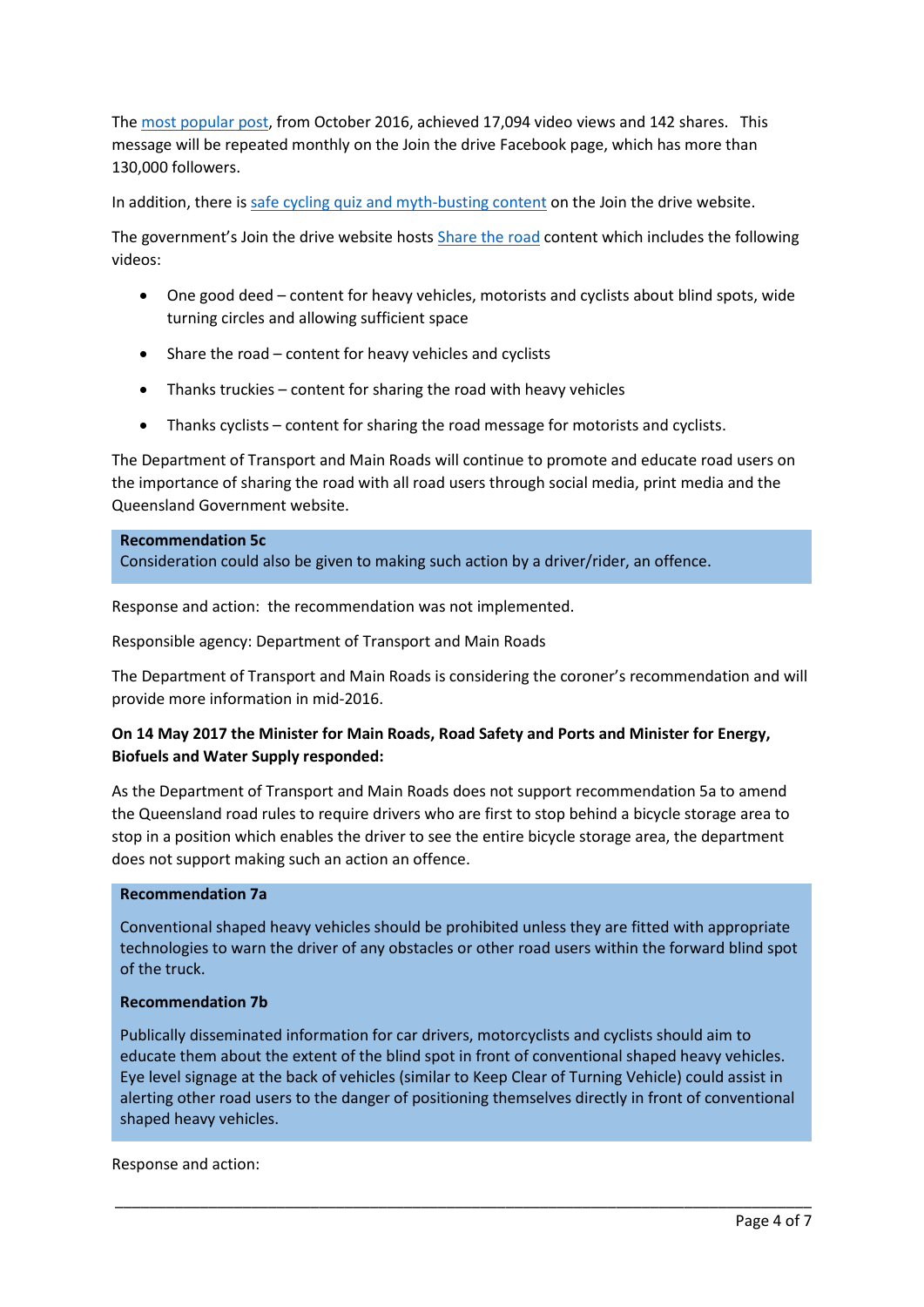- Recommendation 7a was not implemented.
- Recommendation 7b is implemented.

## Responsible agency: Department of Transport and Main Roads

The Department of Transport and Main Roads is considering the coroner's recommendation and will provide more information in mid-2016.

# **On 14 May 2017 the Minister for Main Roads, Road Safety and Ports and Minister for Energy, Biofuels and Water Supply responded:**

The Department of Transport and Main Roads' representative on the national Strategic Vehicle Safety and Environment Group (an inter-jurisdictional group which includes peak heavy vehicle industry representatives and deals with vehicles standards and safety policy and amendments to Australian Design Rules for motor vehicles) submitted a paper on a proposed approach to managing blind spots on bonneted trucks at a meeting on 25 May 2016. The representative will seek an update on progress with this issue. The Truck Industry Council also has a current voluntary code concerning the installation of blind spot monitoring technologies.

In relation to an education campaign, the department is considering educating road users on the specific risks of placing themselves in front of a heavy vehicle at an intersection, as discussed in the response to recommendation 5b. In relation to signage on the back of vehicles, preliminary views are that such signage would not lead to improved outcomes as the signage would be some distance away from the location of the hazard. The Department of Transport and Main Roads will continue to seek opportunities to address the safety issues surrounding heavy vehicles without blind spot technologies.

# **On 26 February 2018 the Minister for Transport and Main Roads responded:**

The Department of Transport and Main Roads is establishing a working group to consider a range of strategies aimed at ensuring the safety of vulnerable road users when interacting with heavy vehicles. This group will consider what equipment may be necessary to deal with blind spot issues, such as mirrors or door cut-outs on heavy vehicles, and what public awareness and engagement activities may be used to influence heavy vehicle drivers, and other road users, to choose safer behaviours.

In seeking out opportunities to educate the public on safety issues surrounding heavy vehicles without blind spot technologies, the department posts monthly messages on the Join the Drive social media accounts about blind spots and other issues.

The department regularly posts messages on the Join the Drive to Save Lives (JTD) social media accounts to educate all road users about sharing the road safely, including cyclists and heavy vehicles. Since October 2015 there have been 48 posts on these topics.

The [most popular post,](https://www.facebook.com/JoinTheDrive/videos/1198961040145345/) from October 2016, achieved 17,094 video views and 142 shares. This message will be repeated monthly on the Join the drive Facebook page, which has more than 130,000 followers.

In addition, there i[s safe cycling quiz and myth-busting content](https://jointhedrive.qld.gov.au/bicycle-riders/stay-wider-of-the-rider) on the Join the drive website.

The government's Join the drive website hosts [Share the road](https://jointhedrive.qld.gov.au/all-drivers/share-the-road) content which includes the following videos: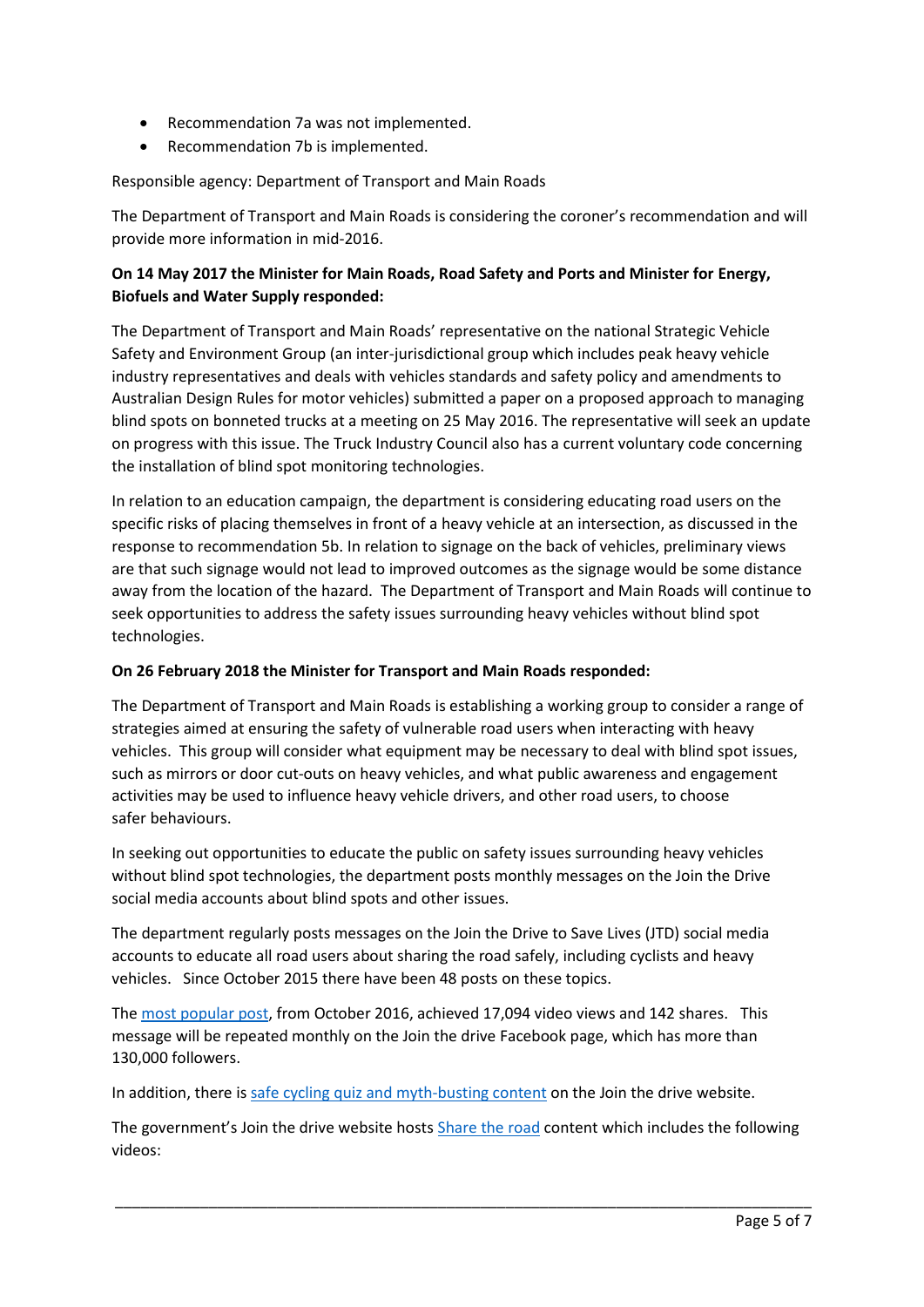- One good deed content for heavy vehicles, motorists and cyclists about blind spots, wide turning circles and allowing sufficient space
- Share the road content for heavy vehicles and cyclists
- Thanks truckies content for sharing the road with heavy vehicles
- Thanks cyclists content for sharing the road message for motorists and cyclists.

The Department of Transport and Main Roads will continue to promote and educate road users on the importance of sharing the road with all road users through social media, print media and the Queensland Government website.

# **On 26 February 2019 the Minister for Transport and Main Roads responded:**

The Department of Transport and Main Roads sought support for a mandatory requirement of blind spot technology for new vehicles through the Strategic Vehicle Safety and Environment Group, an inter-jurisdictional group which includes peak heavy vehicle industry representatives and deals with vehicles standards and safety policy and amendments to Australian design rules (ADR) for motor vehicles. The group did not support mandating such a requirement through ADRs in isolation and preferred to remain reliant on ADR requirements which are harmonised with international standards set by the United Nations Economic Commission for Europe (Australia being a signatory to its agreement).

The introduction of mandatory requirements for blind spot technology for in-service heavy vehicles in Queensland is challenging because of the costs of retrofitting such technology, difficulties related to design of older vehicles, the high frequency of heavy vehicles crossing state boundaries (where different requirements may apply) and the fact there are other safety features that might be considered more cost effective and produce better outcomes than focusing solely on this technology.

For this reason, the department prefers to take a more holistic view and supports other options that seek to increase the uptake of safety features on heavy vehicles more broadly, including blind spot technology. However the department does not believe prohibiting the use of heavy vehicles without this particular safety feature is the best option.

The Department of Transport and Main Roads established a working group to consider initiatives dealing with the safety of vulnerable road users when interacting with heavy vehicles. The initiatives being considered include but are not limited to equipment necessary to deal with blind spot issues. This working group is currently consulting with a wide range of stakeholders on how best to address these issues across the community and is also considering whether government contracts are an appropriate tool to facilitate an increase in the fitting/use of a broader range of safety features for heavy vehicles including blind spot technology, vehicle signage and audible alarms. Findings from the working group consultation and research activities will be evaluated and integrated into future business plans to influence change where appropriate.

The Department of Transport and Main Roads is of the view that signage on the back of heavy vehicles would not effectively mitigate the risk to vulnerable road users, as the signage would be at a distance or not visible to road users positioned in the vehicle's blind spots.

The department has otherwise implemented recommendation 7b regarding public education and continues to promote awareness about blind spots and other issues facing cyclists and heavy vehicle